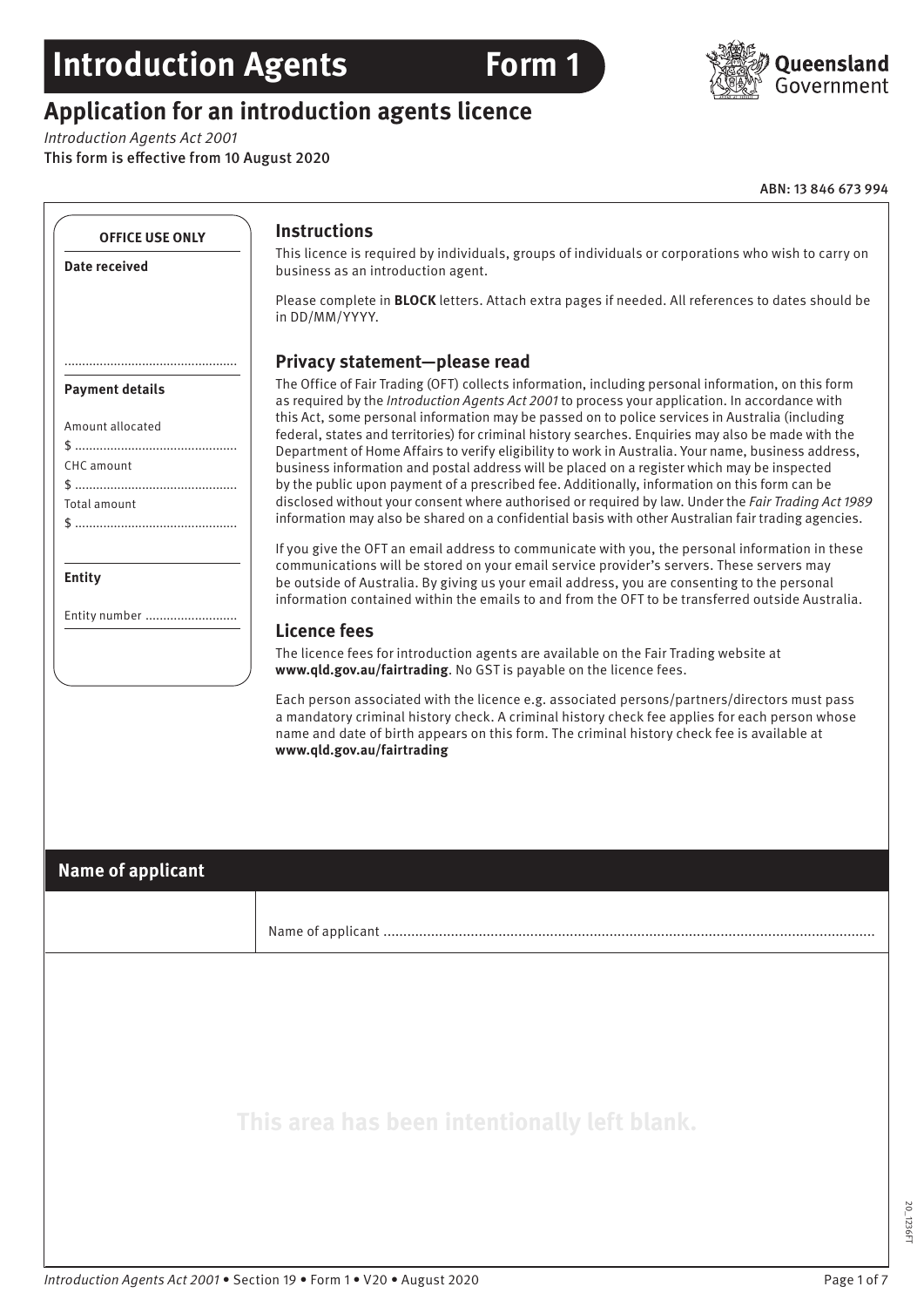| <b>Part 1-Application details</b>                    |                                                                                                                  |  |
|------------------------------------------------------|------------------------------------------------------------------------------------------------------------------|--|
| <b>Section 1</b>                                     | How do you intend to carry on business?                                                                          |  |
| <b>Business particulars</b>                          | $\Box$ Individual<br>Corporation<br>Partnership                                                                  |  |
|                                                      | Term of licence:                                                                                                 |  |
|                                                      | $\Box$ Three years<br>One year<br>Two years                                                                      |  |
| <b>Section 2</b><br><b>Individual</b>                | $\Box$ Ms<br>$\Box$ Mrs<br>$\exists$ Mr<br>$\mathbin{\mathbb J}$ Miss<br>Preferred title                         |  |
| If you are trading as a                              |                                                                                                                  |  |
| partnership/group of<br>individuals, please refer to |                                                                                                                  |  |
| Part 3 of the application.                           | Have you ever been known by any other names?                                                                     |  |
|                                                      | $\Box_{\text{No}}$<br><u> Yes—Give other names …………………………………………………………………………………</u>                               |  |
| <b>Section 3</b>                                     | Australian Company Number (ACN)                                                                                  |  |
| <b>Corporation details</b><br>(if applicable)        |                                                                                                                  |  |
|                                                      |                                                                                                                  |  |
|                                                      |                                                                                                                  |  |
|                                                      |                                                                                                                  |  |
|                                                      |                                                                                                                  |  |
|                                                      | If trading as a corporation please show the full name as listed on the Certificate of Registration of a Company. |  |
| <b>Section 4</b>                                     |                                                                                                                  |  |
| <b>Business name details</b>                         |                                                                                                                  |  |
| (If applicable)                                      | Please show the full name as listed on the Record of Registration for Business Name.                             |  |
| <b>Part 2-Business location</b>                      |                                                                                                                  |  |
|                                                      |                                                                                                                  |  |
| <b>Section 1</b><br><b>Physical business address</b> |                                                                                                                  |  |
| Please copy for each additional                      |                                                                                                                  |  |
| business location.                                   | Postcode<br>State                                                                                                |  |
| <b>Section 2</b>                                     |                                                                                                                  |  |
| <b>Business postal address</b>                       |                                                                                                                  |  |
|                                                      | State<br>Postcode                                                                                                |  |
|                                                      |                                                                                                                  |  |
| <b>Section 3</b><br><b>Business contact details</b>  | Phone (                                                                                                          |  |
|                                                      |                                                                                                                  |  |
|                                                      |                                                                                                                  |  |
|                                                      | Fax                                                                                                              |  |
|                                                      | Phone<br>Mobile<br>Preferred contact method?<br>Email                                                            |  |
|                                                      |                                                                                                                  |  |
|                                                      |                                                                                                                  |  |
|                                                      |                                                                                                                  |  |

 $\overline{\mathsf{I}}$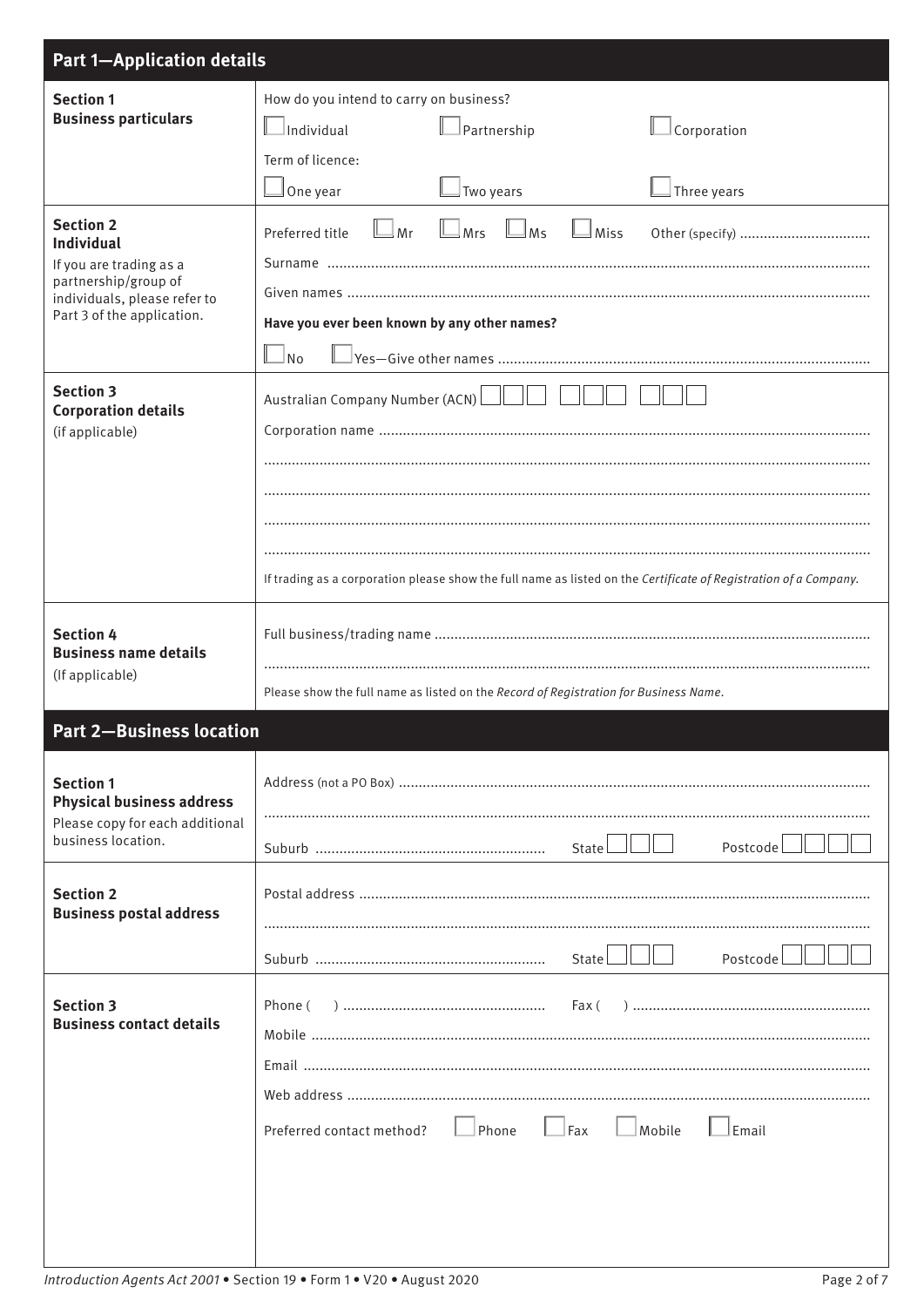## **Part 3—Individuals, partnerships/groups of individuals, corporation officers, associated persons—personal details**

If you are lodging this application in person, you may provide an original of your birth certificate/extract, Australian citizenship certificate, ImmiCard, passport or driver's licence which will be copied and certified by the officer receiving your application. If you are lodging this application by mail, please send a photocopy of one of the above documents certified as a true copy. This office will only accept photocopies of the documents certified by the following people: Justice of the Peace, Commissioner for Declarations, barrister/ solicitor; or Notary Public.

**Note**: You must supply certified identification in your current name.

| Person 1<br><b>Personal details</b><br>Please provide full name of                                       | Position held Individual<br>Associated person <u>I</u> Corporation officer                                                                                                                                                                     |
|----------------------------------------------------------------------------------------------------------|------------------------------------------------------------------------------------------------------------------------------------------------------------------------------------------------------------------------------------------------|
| each individual involved in<br>the business.                                                             | $\Box$ Mrs $\Box$ Ms<br>$\Box$ Miss<br>$\Box$ Mr<br>Preferred title                                                                                                                                                                            |
| Each individual/partner and/<br>or each executive officer of the<br>corporation must complete<br>Part 3. |                                                                                                                                                                                                                                                |
|                                                                                                          | Date of birth $\begin{array}{c} \begin{array}{ c} \hline \text{D} & \text{D} \end{array} & \begin{array}{ c} \hline \text{M} & \text{M} \end{array} & \begin{array}{ c} \hline \text{V} & \text{N} \end{array} \end{array}$<br>(if applicable) |
| Make as many copies of this<br>page as required. Please attach<br>extra sheets if necessary.             |                                                                                                                                                                                                                                                |
|                                                                                                          |                                                                                                                                                                                                                                                |
|                                                                                                          | <b>Associated persons</b><br>All people who are in effective control of the applicant's or licensees's business must complete the                                                                                                              |
|                                                                                                          | personal details-Part 3. For example, a person who is regularly or usually in charge of the business, or<br>who directs staff in their duties or who is in a position to control or influence substantially the business.                      |
| <b>Postal address</b>                                                                                    |                                                                                                                                                                                                                                                |
|                                                                                                          | $State$ $\Box$ $\Box$<br>Postcode                                                                                                                                                                                                              |
| <b>Residential address</b>                                                                               |                                                                                                                                                                                                                                                |
|                                                                                                          | State $\Box$<br>$Postcode$ $  $ $  $                                                                                                                                                                                                           |
| <b>Contact details</b>                                                                                   |                                                                                                                                                                                                                                                |
|                                                                                                          | Phone (home) (                                                                                                                                                                                                                                 |
|                                                                                                          | $\Box$ Fax<br>$\mathbb I$ Phone<br>Mobile<br>$\mathbb I$ Email<br>$\Box$ Mail<br>Preferred contact method?                                                                                                                                     |
| <b>Person 2</b><br><b>Personal details</b>                                                               | Associated person<br>$\Box$ Individual<br>$\Box$ Corporation officer<br>Position held                                                                                                                                                          |
| Please provide full name of                                                                              |                                                                                                                                                                                                                                                |
| each individual involved in<br>the business.                                                             | $\Box$ Ms<br>$\mathbb{I}_{\mathsf{Mrs}}$<br>∐ Mr<br>Preferred title<br>$\Box$ Miss                                                                                                                                                             |
| If you have been known by any                                                                            | First name.<br>Last name                                                                                                                                                                                                                       |
| other name, give details and<br>reason for name change.                                                  | Date of birth<br>(if applicable)                                                                                                                                                                                                               |
|                                                                                                          |                                                                                                                                                                                                                                                |
|                                                                                                          |                                                                                                                                                                                                                                                |
| <b>Postal address</b>                                                                                    |                                                                                                                                                                                                                                                |
|                                                                                                          | State L<br>Postcode                                                                                                                                                                                                                            |
| <b>Residential address</b>                                                                               |                                                                                                                                                                                                                                                |
|                                                                                                          | Postcode<br>State                                                                                                                                                                                                                              |
|                                                                                                          |                                                                                                                                                                                                                                                |
|                                                                                                          |                                                                                                                                                                                                                                                |
|                                                                                                          |                                                                                                                                                                                                                                                |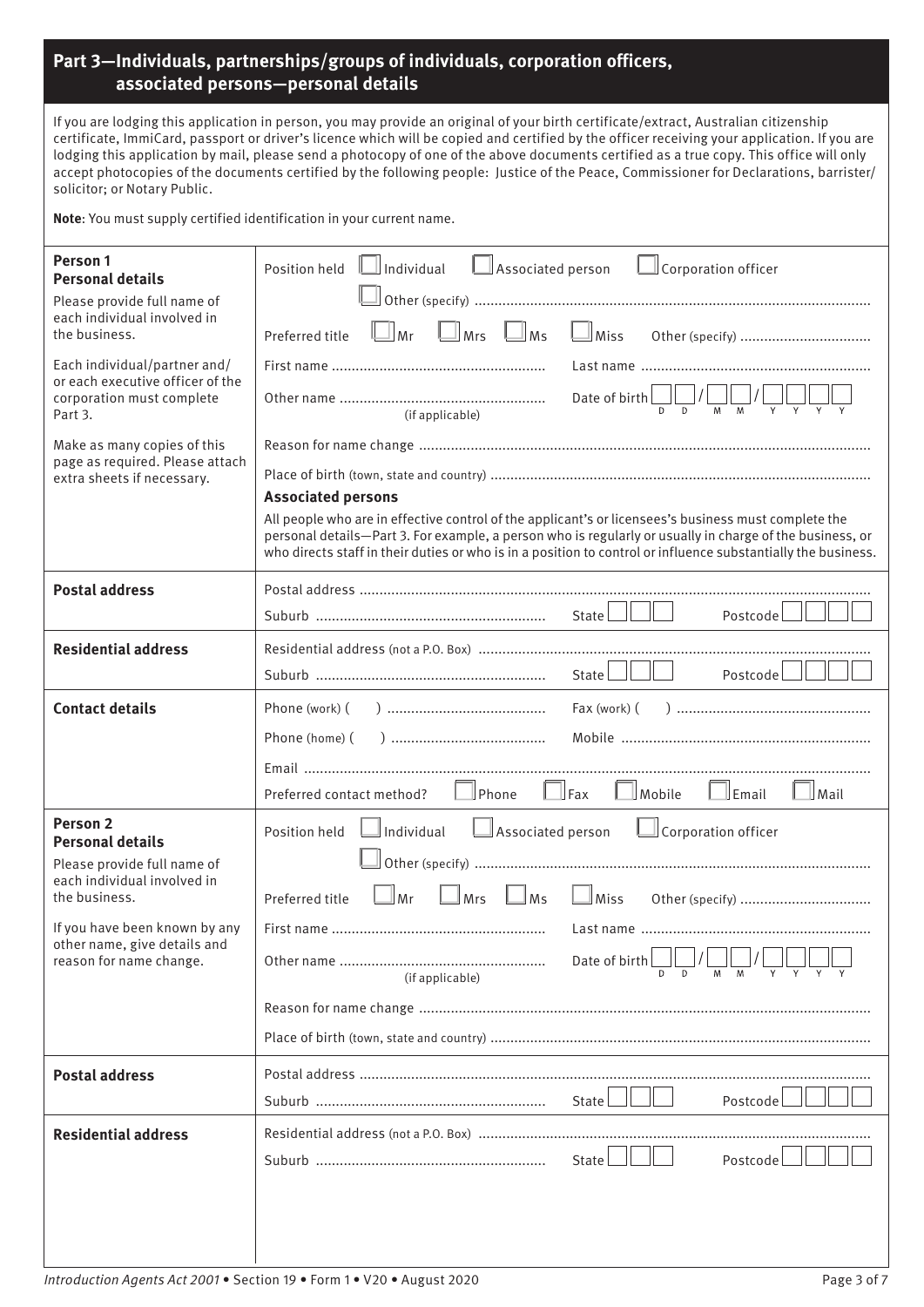| Part 3-Individuals, partnerships/groups of individuals, corporation officers,<br>associated persons-personal details continued                                                                                                                                                                                                                                                                                                                                                           |                                                                                                                                                                                                                                                                                                                                                                                                                                                                                                                                                                                                                                                                                                                                                                                                                                                                                                                                                                                                                                                                                                                                               |                                                                                        |                                                             |  |
|------------------------------------------------------------------------------------------------------------------------------------------------------------------------------------------------------------------------------------------------------------------------------------------------------------------------------------------------------------------------------------------------------------------------------------------------------------------------------------------|-----------------------------------------------------------------------------------------------------------------------------------------------------------------------------------------------------------------------------------------------------------------------------------------------------------------------------------------------------------------------------------------------------------------------------------------------------------------------------------------------------------------------------------------------------------------------------------------------------------------------------------------------------------------------------------------------------------------------------------------------------------------------------------------------------------------------------------------------------------------------------------------------------------------------------------------------------------------------------------------------------------------------------------------------------------------------------------------------------------------------------------------------|----------------------------------------------------------------------------------------|-------------------------------------------------------------|--|
| <b>Contact details</b>                                                                                                                                                                                                                                                                                                                                                                                                                                                                   | Phone (work) (<br>Fax (work) (<br>Phone (home) (<br>$\Box$ Fax<br>Phone<br>Mobile<br>Preferred contact method?                                                                                                                                                                                                                                                                                                                                                                                                                                                                                                                                                                                                                                                                                                                                                                                                                                                                                                                                                                                                                                | ⊥Email                                                                                 | Mail                                                        |  |
| <b>Part 4-Suitability checklist</b>                                                                                                                                                                                                                                                                                                                                                                                                                                                      |                                                                                                                                                                                                                                                                                                                                                                                                                                                                                                                                                                                                                                                                                                                                                                                                                                                                                                                                                                                                                                                                                                                                               |                                                                                        |                                                             |  |
| <b>Please tick the</b><br>appropriate box<br>Note: the Office of Fair Trading<br>will ask the Queensland Police<br>Service (QPS) for a criminal<br>history report of the applicant<br>or a named associated<br>person of the applicant and<br>any executive officers of the<br>corporation.<br>Note: 'externally administered<br>body corporate' has the<br>meaning given by the<br>Corporations Act 2001,                                                                               | Have you or any person mentioned in this application:<br>Been convicted of an offence against the Introduction Agents Act 2001, the<br>Fair Trading Act 1989 including the Australian Consumer Law (Queensland)<br>forming part of that act or a corresponding law within the past five years?<br>Breached an undertaking given to the Chief Executive under the<br>Introduction Agents Act 2001, or the Fair Trading Act 1989 including the<br>Australian Consumer Law (Queensland) within the past five years?<br>For individuals, partners and/or corporation officers or associated persons-<br>do any of the following disqualifying criteria apply to you or an associated person?<br>Are you/they under 18 years of age?<br>Are you/they an insolvent under administration (this includes entering<br>into bankruptcy or a Personal Insolvency Agreement under Part X of the                                                                                                                                                                                                                                                           | $\Box$ Yes<br>$\mathsf{Yes}$<br>$\ Y_{PS}$                                             | l No<br>N <sub>0</sub><br>ll No                             |  |
| Section 9 as follows:<br>(a) that is being wound up<br>(b) in respect of property<br>of which a receiver, or a<br>receiver and manager, has<br>been appointed (whether or<br>not by a court) and is acting<br>(c) that is under administration<br>(d) that has executed a deed of<br>company arrangement that<br>has not yet terminated<br>(e) that has entered into<br>a compromise or<br>arrangement with another<br>person, the administration<br>of which has not been<br>concluded. | Bankruptcy Act 1966 or is a party as a debtor to a debt agreement under<br>Part IX of the Bankruptcy Act 1966)?<br>Have you/ they been convicted of a disqualifying offence within the past<br>five years?<br>Have you/they (within the past five years) been a licensee or an approved<br>manager under the Prostitution Act 1999?<br>Have you/they been ordered by a court not to be in any way involved in the<br>operation of a business of an introduction agent (whether under this Act or<br>another law), and is the order still current?<br>For corporations-do any of the following disqualifying criteria apply:<br>Is the corporation an externally administered body corporate?<br>Has the corporation been ordered by a court not to be in any way involved in<br>the operation of the business of an introduction agent (whether under the<br>Introduction Agents Act 2001 or another law), and is the order still current?<br>Has the corporation been convicted of a disqualifying offence within the<br>past five years?<br>If the answer is YES to any of the above questions, please provide details on a separate sheet. | $\Box$ Yes<br>$\exists$ Yes<br>$\Box$ Yes<br> Yes<br><u>l Yes</u><br>$\Box$ Yes<br>Yes | $\ $ $\ $ No<br>$\mathsf{N}$<br>N <sub>0</sub><br>$\Box$ No |  |
| <b>Part 5-Checklist and declaration</b>                                                                                                                                                                                                                                                                                                                                                                                                                                                  | Please read each statement and tick each box to ensure your application is complete:<br>I/We have completed each part of this form honestly and correctly to the best of my/our<br>knowledge.<br>I/We have enclosed an original or certified copy of my/our proof of identity as required in Part 3.<br>Mandatory criminal history check fees (fees are available at www.qld.gov.au/fairtrading) for<br>each person whose date and birth appears on this form. Processing of the application will not<br>progress until this fee is paid.<br>I/We have read and signed Part 6 (page 5) of the application.                                                                                                                                                                                                                                                                                                                                                                                                                                                                                                                                    |                                                                                        |                                                             |  |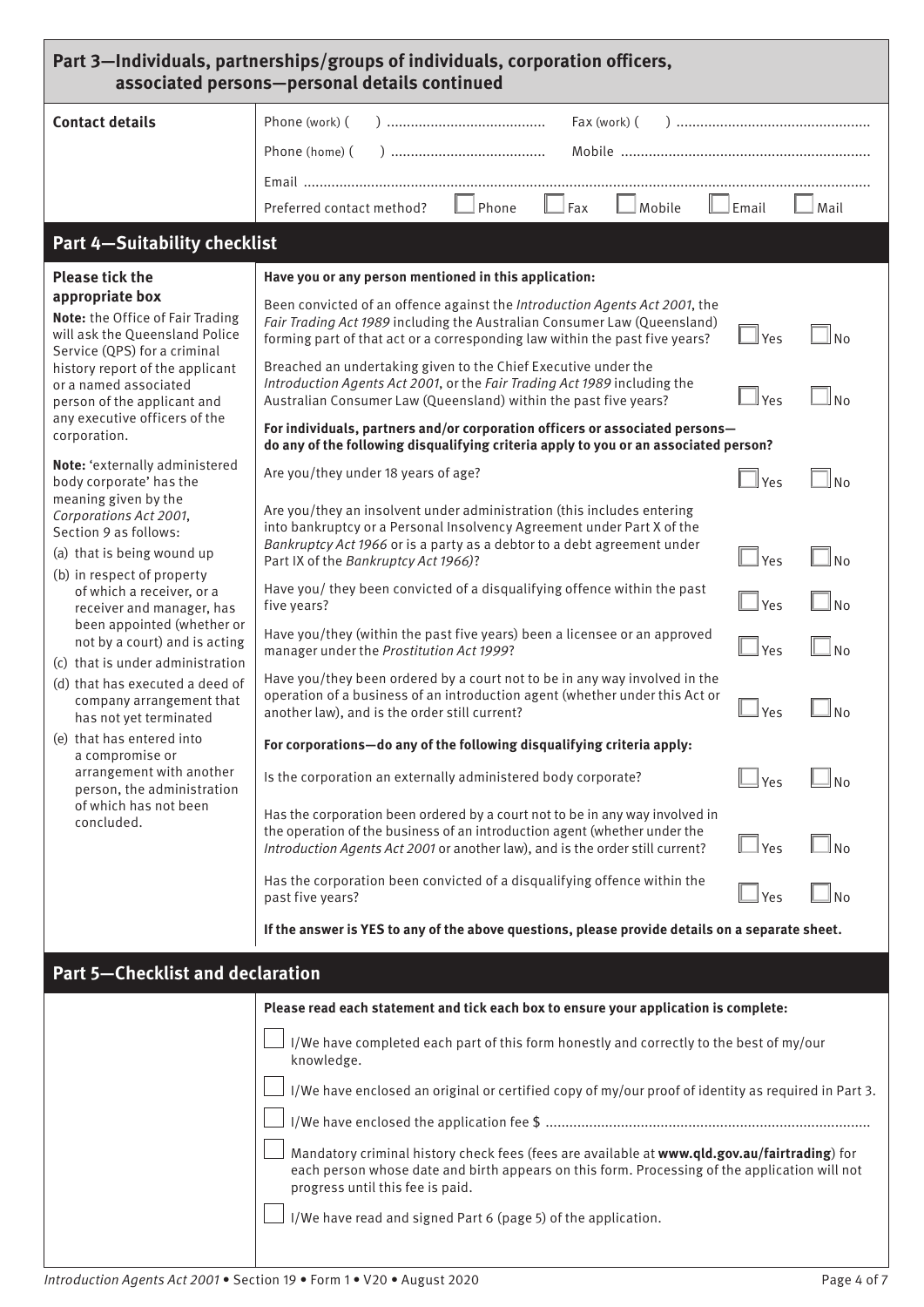| <b>Part 6-Declaration</b>                                                                                                                                                                                                                                                                                                                                                                                                                                                                                                                                                |                                                                                                                                                                                                                                                                                                                                                                                                                                                                                                                                                                                                                                                                                                                                                                        |  |
|--------------------------------------------------------------------------------------------------------------------------------------------------------------------------------------------------------------------------------------------------------------------------------------------------------------------------------------------------------------------------------------------------------------------------------------------------------------------------------------------------------------------------------------------------------------------------|------------------------------------------------------------------------------------------------------------------------------------------------------------------------------------------------------------------------------------------------------------------------------------------------------------------------------------------------------------------------------------------------------------------------------------------------------------------------------------------------------------------------------------------------------------------------------------------------------------------------------------------------------------------------------------------------------------------------------------------------------------------------|--|
| <b>Declaration</b>                                                                                                                                                                                                                                                                                                                                                                                                                                                                                                                                                       | It is an offence to supply incorrect or misleading information. Disclosure of previous convictions<br>does not automatically disqualify you from holding a licence/certificate. However, failure to<br>disclose convictions may result in your licence/certificate being cancelled and prosecution action<br>being commenced.<br>In submitting this application, I/we consent to a national criminal history check being conducted by<br>the Queensland Police Service (QPS) and for QPS and other Australian police services to disclose<br>criminal history information and any impending charges to the Office of Fair Trading. I understand<br>any disclosures will be subject to applicable Commonwealth, state or territory legislation and/or<br>police policy. |  |
| <b>Applicant sign here</b>                                                                                                                                                                                                                                                                                                                                                                                                                                                                                                                                               | If insufficient signature blocks, please photocopy the declaration and attach to this application.                                                                                                                                                                                                                                                                                                                                                                                                                                                                                                                                                                                                                                                                     |  |
| Each person required to<br>provide personal details<br>pursuant to this application<br>must sign and date this<br>application (See Part 3).<br>Add extra sheets if necessary.<br>Average processing times<br>for a complete application is<br>four to six weeks.<br>Processing times vary<br>depending on volumes of<br>applications on hand, seasonal<br>fluctuations, and whether you<br>are recorded on an interstate<br>police database.<br>Please allow at least four<br>weeks from the date of<br>lodgement before enquiring on<br>the progress of an application. | Date signed $\bigcup_{D}$ / $\bigcup_{M}$ / $\bigcup_{M}$ / $\bigcup_{\gamma}$ $\bigcup_{\gamma}$ $\bigcup_{\gamma}$ $\bigcup_{\gamma}$<br>Date signed $\bigsqcup_{D} / \bigsqcup_{M} / \bigsqcup_{M} / \bigsqcup_{Y} \bigsqcup_{Y} \bigsqcup_{Y}$<br>Date signed $\frac{1}{D}$ $\frac{1}{D}$ $\frac{1}{M}$ $\frac{1}{M}$ $\frac{1}{M}$ $\frac{1}{\gamma}$ $\frac{1}{\gamma}$ $\frac{1}{\gamma}$<br>Please ensure each individual, partners and/or executive officers of the corporation have signed<br>the above.<br>Industry Licensing staff may contact you for further details if required.                                                                                                                                                                        |  |
| <b>Lodgement details</b>                                                                                                                                                                                                                                                                                                                                                                                                                                                                                                                                                 |                                                                                                                                                                                                                                                                                                                                                                                                                                                                                                                                                                                                                                                                                                                                                                        |  |
| <b>IMPORTANT!</b>                                                                                                                                                                                                                                                                                                                                                                                                                                                                                                                                                        | Please lodge the completed application, any supporting documentation and applicable fees to                                                                                                                                                                                                                                                                                                                                                                                                                                                                                                                                                                                                                                                                            |  |
| Please make sure you:<br>provide all necessary<br>information and<br>documentation<br>sign the application<br>$\bullet$<br>return all pages of the<br>٠<br>application form.                                                                                                                                                                                                                                                                                                                                                                                             | the Office of Fair Trading at the address below, at one of our regional offices, or at a Queensland<br><b>Government Service Office.</b><br>By mail:<br>Industry Licensing Unit, GPO Box 3111, Brisbane QLD 4001<br>In person:<br>Visit www.qld.gov.au/fairtrading or call 13 QGOV (13 74 68) for information and your nearest<br>Fair Trading Office or Queensland Government Service Office.                                                                                                                                                                                                                                                                                                                                                                         |  |
| <b>Refund</b>                                                                                                                                                                                                                                                                                                                                                                                                                                                                                                                                                            | If the application is withdrawn prior to a licence being issued or the application is refused, the<br>department will retain a fee (fee information is available at www.qld.gov.au/fairtrading) plus a fee<br>for each criminal history check undertaken and refund the balance.                                                                                                                                                                                                                                                                                                                                                                                                                                                                                       |  |
| <b>Change of details</b>                                                                                                                                                                                                                                                                                                                                                                                                                                                                                                                                                 | If at any time your licence details or suitability requirements change, you must notify the Office<br>of Fair Trading within 30 days.                                                                                                                                                                                                                                                                                                                                                                                                                                                                                                                                                                                                                                  |  |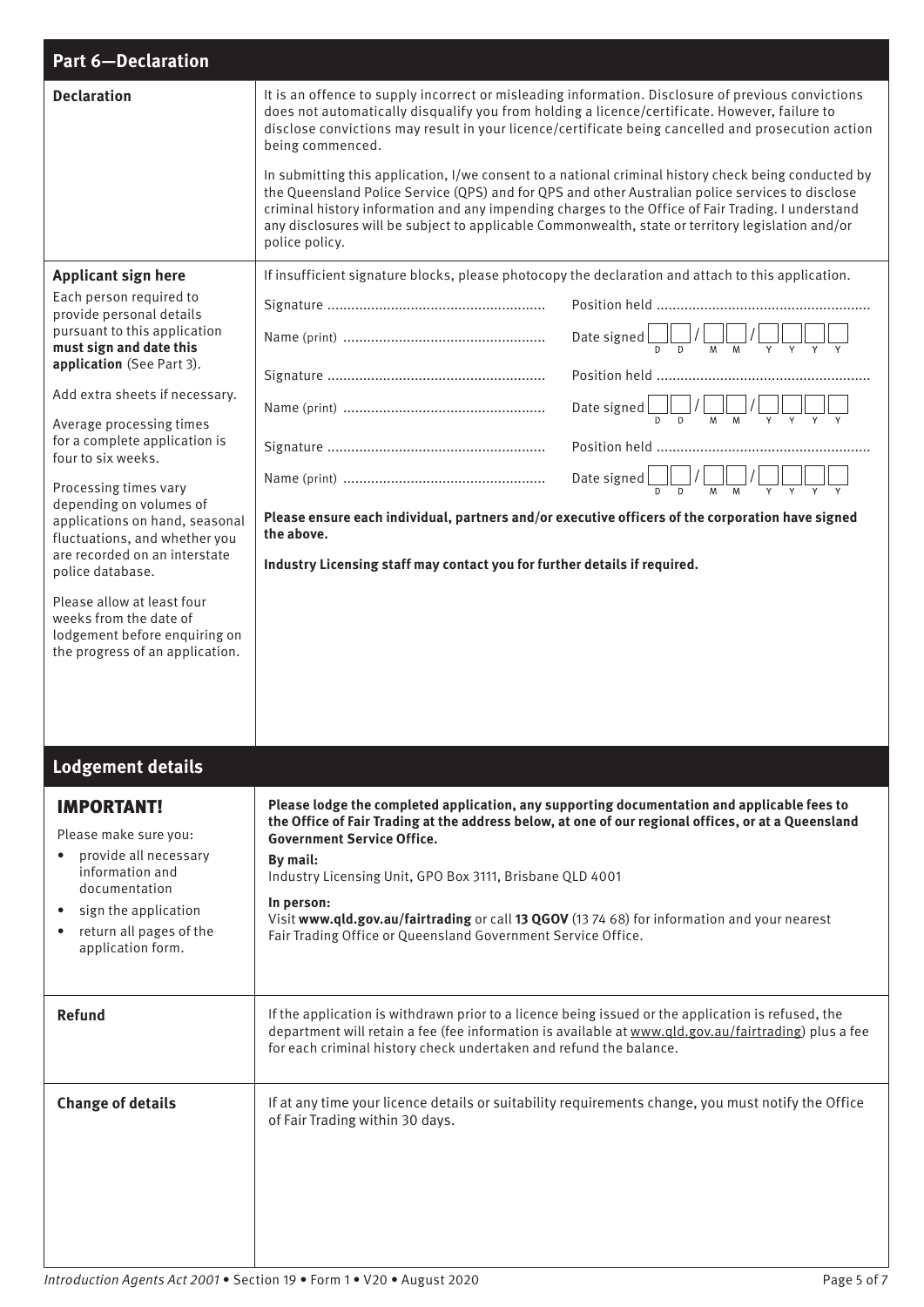**This page has been intentionally left blank.**

**Proceed to next section for payment details.**

**If you do not complete the payment section this form will be considered incomplete and may delay processing.**